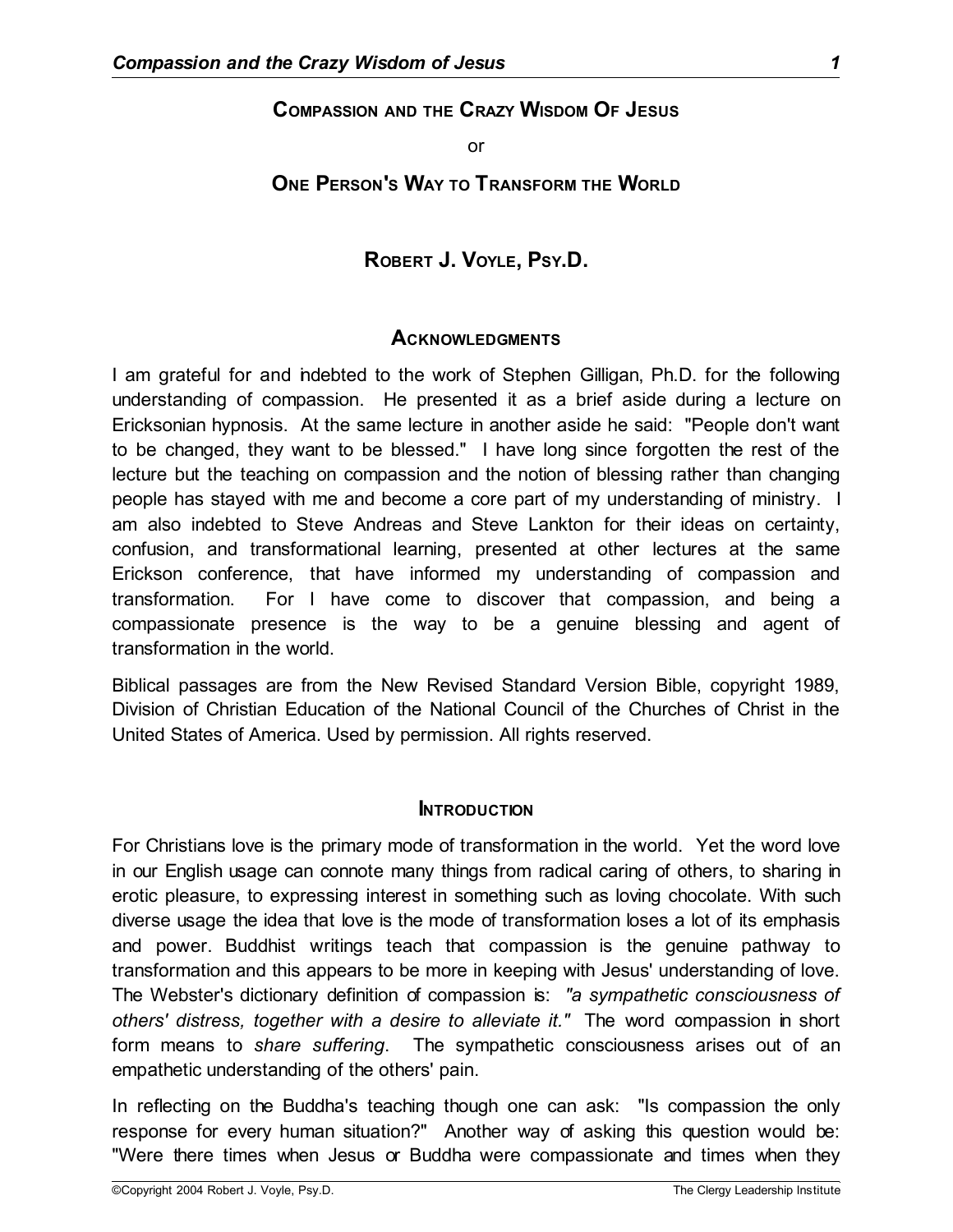were not? Was Jesus compassionate towards the money lenders in the temple?" A simple understanding of compassion would probably say no. Likewise, how could one be compassionate or sympathetic toward someone who is destroying or denigrating other human beings? This short treatise on compassion seeks to expand such simplistic notions of compassion and provide models for people in ministry to be compassionate agents of transformation.

This understanding is also grounded in the notion that all human faculties need to be redeemed, even the human faculty of love or compassion needs to be redeemed. One of the dangers of simplistic, black and white thinking is to assume that some human behaviors are righteous while others are not. A more comprehensive view of humanity would suggest that all human behaviors, character, and personality needs to be redeemed or transformed. For example, even our capacity to love, needs to be redeemed from self interest and liberated from all the fear-based conditions we place on who and how we will love. Until we are as liberal with God's love as Jesus was then our ability to love needs ongoing transformation. As we explore the nature of compassion we will see that all the faces of compassion need to be transformed so that we don't offer a simplistic and inappropriate response to the multitude of human conditions we encounter.

# **TRANSFORMATIONAL LEARNING**

There are two basic types of learning, transactional and transformational. The simplest is transactional learning which results in a linear incremental process of learning. This is the type of learning that occurs when we acquire new skills or competencies by sequentially building on old skills. Transactional learning often results from the transactions between a teacher and student. In this type of learning what changes is our ability to perform a task. Each new ability is built stepwise upon the foundation of a previously learned ability. On the other hand what does not change in this type of learning is our view of ourselves and the world in which we live. In transactional learning we learn new skills but we are not changed, nor transformed.

Transformational learning is often very different to transactional learning. What changes is the way we view ourselves and the world in which we live. In transformational learning we may not learn how to perform a new skill, but we learn a new way of offering the skills we already have. We also discover that when we change the way we view things, the things we view begin to change without our effort to make them change. Spiritually, this type of transformational learning is called enlightenment, conversion, or "being born again." It is a radical shift in perspective or consciousness that opens up new possibilities that previously seemed to be unattainable or even unthinkable. It is also a non-linear process that at times may not appear logical.

Transformational learning also differs from transactional learning in that transformation is generally preceded by a period of confusion. The confusion occurs because the old map of reality, or the way of viewing ourselves and the world, no longer accurately depicts the new reality that we are beginning to perceive. For a period we may know that the old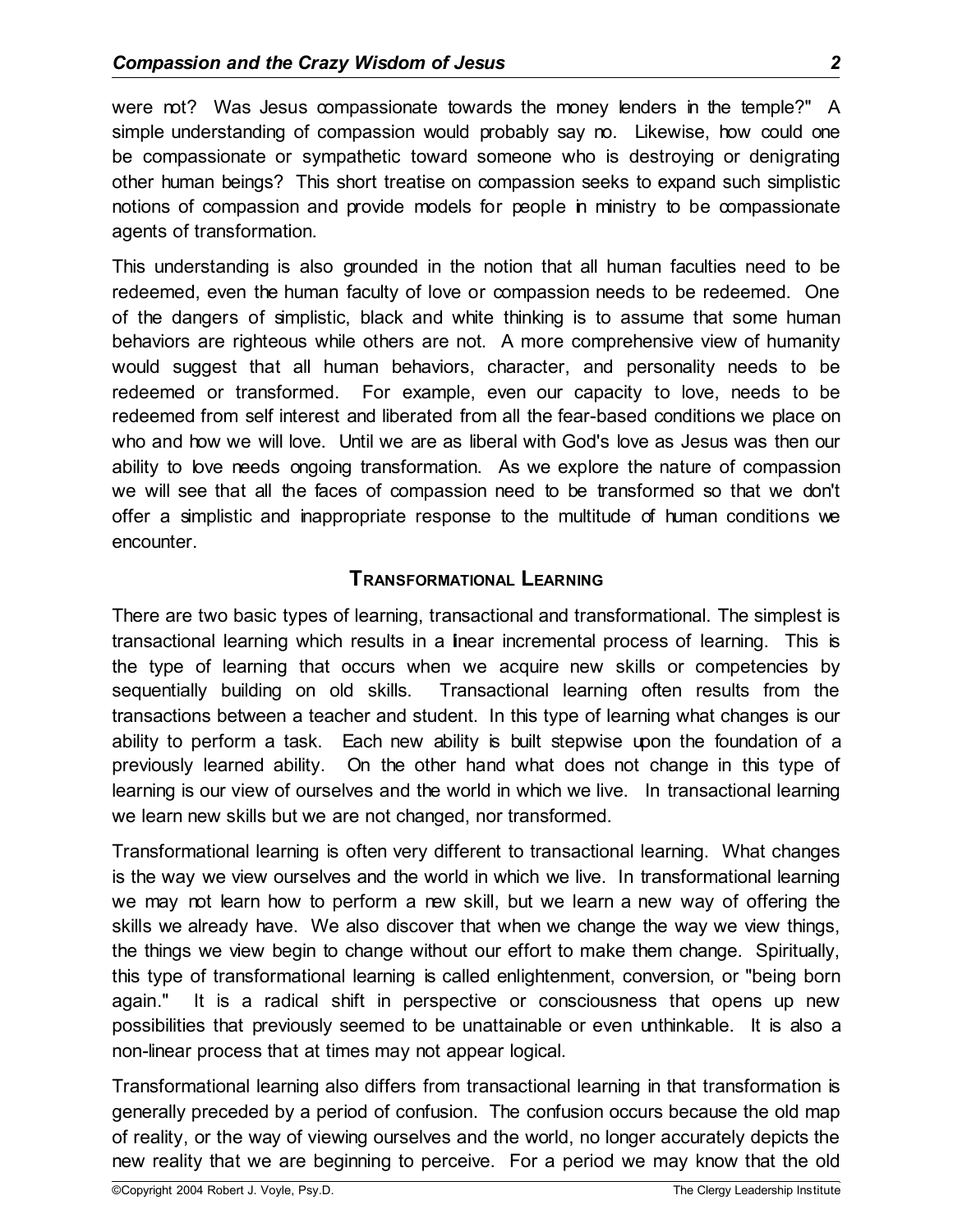map no longer works but the new map has not taken form in our consciousness. For some this confusion may occur momentarily and dramatically such as St. Paul's conversion on the road to Damascus, for others the confusion may last months or even years and is akin to John of the Cross' dark night of the soul - a time of great aridity when all the things one depended on to make sense of the world are stripped away and no longer make sense, yet the new way of seeing has not yet occurred. The wise teacher, coach, mentor or agent of transformation will seek to manage the student's confusion. Too much comfort and complacency through easy and simplistic answers will result in little confusion and consequently little transformation. On the other hand too much confusion will overwhelm the student and render them immobile in a world that has no clarity and makes no sense. As a means of self-preservation they are likely to withdraw from the world and the learning process.

The enemy of transformation is certainty or rigid thinking which in religious circles is known as dogmatism. Certainty results in the belief that we are smarter today than we will be tomorrow. Transformational learning requires the capacity to doubt. We need the ability to stand back, to reflect, and to ask thoughtful questions. This requires that we have the strength of mind to be able to doubt what we know, for if we are certain that what we know is true then we will never learn anything new. Doubt can be transformative if we apply it to the right things. For example, having people doubt their certainty that they are unlovable can be wonderfully liberating. Managing doubt is similar to managing confusion - not too much and not to little.

It is transformational learning that enables new ways of seeing that will bring lasting change to individuals and groups of people. Imagine that we desire to bring peace to two conflicted groups. No amount of training in the skills of mediation, negotiation and collaboration will be helpful as long as the two conflicted groups view each other as enemies. In fact the two groups will use these skills to pursue their aim of wining the conflict. Peace will only come when the two groups are able to let go of viewing each other as enemies and find some common understanding that enables them to transcend the world of winning and losing to work toward a common goal of mutual betterment. In the following pages we will reflect on Jesus' interactions with others and explore the three faces of compassion to discover how compassion can be the pathway to transformation.

# **THE THREE FACES OF COMPASSION**

#### **Tenderness**

The first and most obvious understanding of compassion is tenderness toward another who is in pain. Tenderness is grounded in empathy and results in a desire to nurture and care for those in distress. Our capacity for tenderness does need to be redeemed. There may be times when we are more interested in appearing caring than genuinely caring for others; there may be other times when we use tenderness as a means to manipulate the behavior of others; or there may be times when we simply hide our tenderness because we are afraid that we might appear weak; or we may refuse to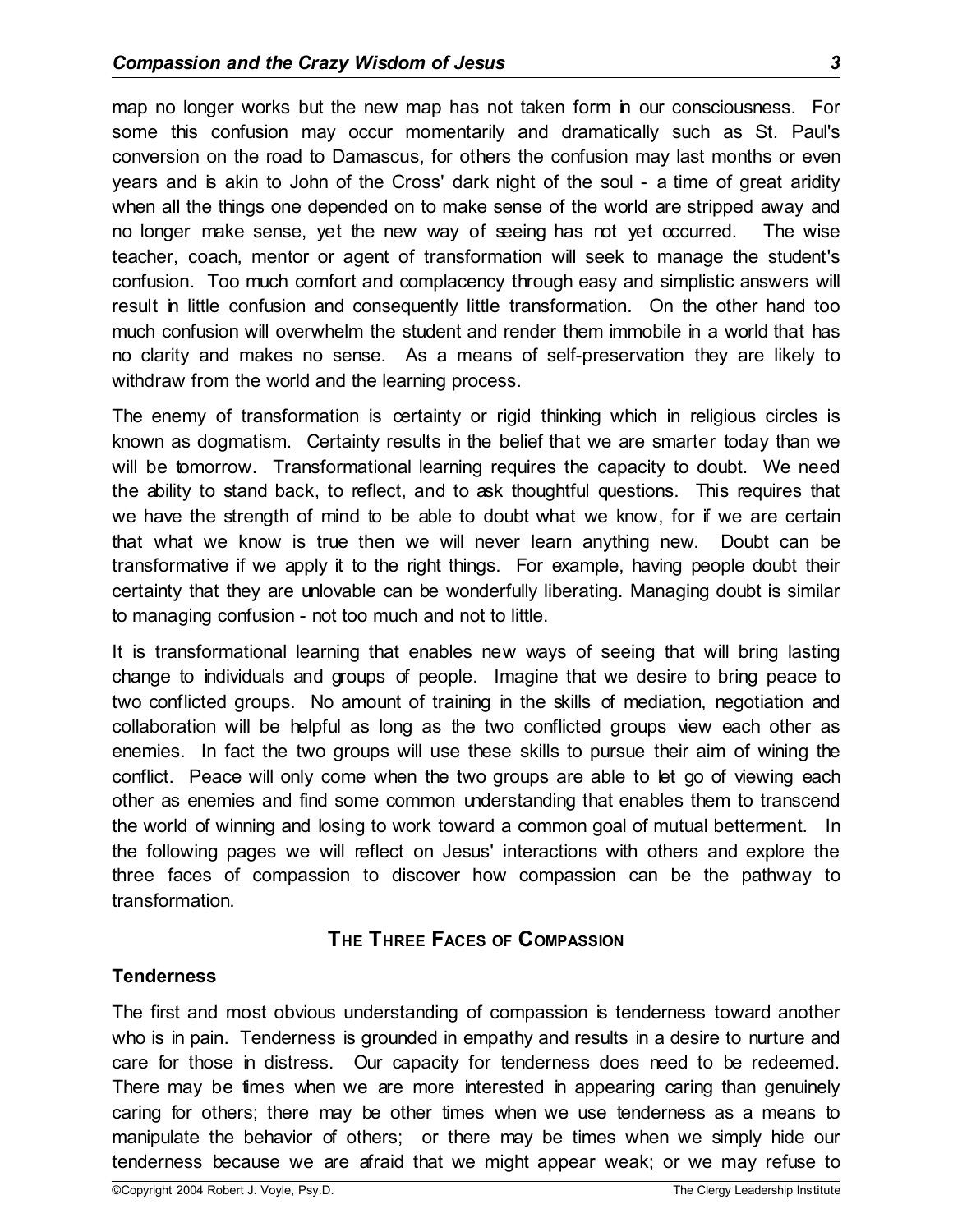follow the tenderness in our heart because we have been hurt by others. Regardless of the reason our basic caring response to others needs continual transformation and the result of that transformation is a growing sense of caring, a genuine desire to help rather than injure, to nurture rather than overpower, to bring comfort to those in distress, and to seek mutual benefit rather than the gratification our own egocentric desires.

We can think of times when Jesus was tender. Many of the healing stories in the Gospels show the tender side of Jesus' compassion. One of the most powerful examples of Jesus' tenderness was his words to his mother and beloved disciple from the cross. As he was in the midst of dying and leaving them, he entrusted the two that he loved into each others care.

How can tenderness enable transformation? Imagine you are a leper in Jesus' day. You have been told that you are unclean and unacceptable. You probably have also been told that this affliction has been visited upon you by God as a punishment for your sins. The leprosy is a graphic sign that you are outside the realm of God's love. You carry a small bell to ring and warn people to stay away because you are unclean and you pose a great risk to others. Along the road comes Jesus, the holy man, the man people believe has come from God. You desire his touch yet you also know it is your duty to warn him to stay clear. You ring your bell but he keeps coming closer. You ring your bell again and again, louder and louder, and cry out "unclean, unclean". Yet he still comes closer. In fact he reaches out his hand and tenderly touches you. Now there is great confusion and you are confronted with a decision. "Am I unclean, unacceptable and outside God's love or am acceptable and within God's love? Would the holy man touch someone who is beyond God's love?" The confusion exists because your whole world of understanding has been turned upside down. That simple touch did something that no amount of conversation or argument over your feelings of alienation could do? That small act of tenderness has transformed your view of yourself and world in which you live. Nothing will ever be the same again.

However there are times when tenderness is inappropriate. It is inappropriate to be tender in the face of evil. It is inappropriate to stand by and tenderly watch someone hurt another. When we think of Jesus interactions with people there were times when he was far from tender. And so we need, if compassion is to be a useful way of transforming the world, something more than tenderness.

#### **Fierceness**

Why did God give us the capacity to be angry? Anger gives us the energy or motivation to fight injustice. Yet it is clear that our human capacity for anger often creates injustice rather than fights injustice. We are well aware of the Biblical admonition that human anger can not work the righteousness of God. This is where we clearly see the need to have our natural human capacity redeemed and transformed. When our capacity for anger is redeemed we become fierce. It is this quality of fierceness that we see in the prophets of the Old Testament in their cries for justice and an end to the oppression of the poor. Fierceness results in a quality of single-minded, determined action. Nothing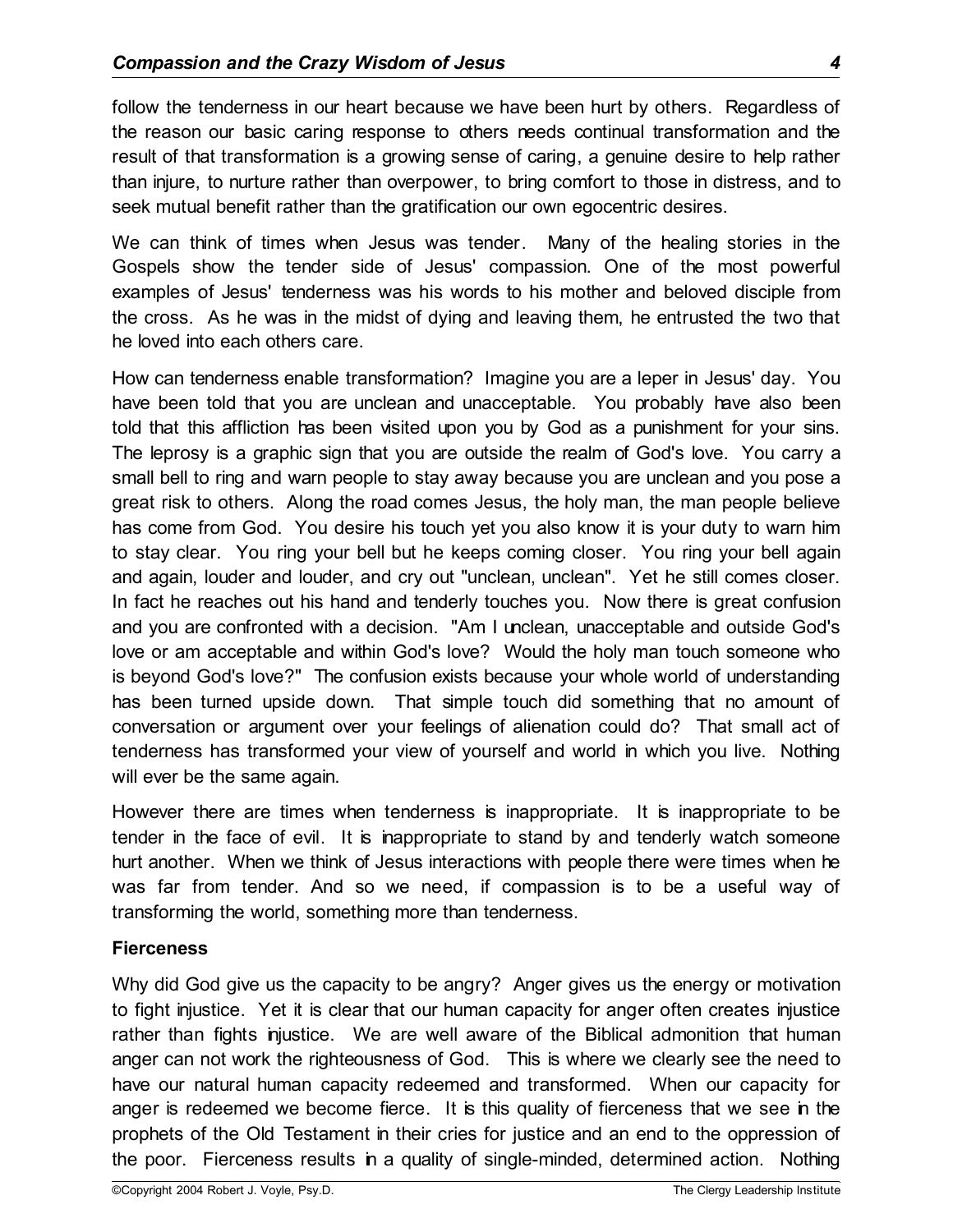will sway the fierce pursuit of the objective. It is the fierceness of a mother lion as she protects her young, that would cause her to give her life in the pursuit of safety for her cub. It is that same quality of fierceness that can be heard in the preaching of Martin Luther King. His preaching has a quality of fierceness that differentiates it from simply being an angry tirade against racial injustice. It is not an angry rail against an evil, but the single-minded, passionate, determined longing for a day when equality for all will reign and a call to make that day a reality. It was that same fierceness that caused him to pursue that dream of equality that even the threat and reality of death would not deter him from his course of action.

We can think of times when Jesus was fierce. The money changers in the temple is a clear example. Also, "get behind me Satan." Said to Peter this interchange is another example of Jesus' single-minded determination to go to Jerusalem regardless of the danger. In many of his interactions with individuals in distress, while he was clearly tender, there is also a fierce quality of not settling for simple answers or solutions that don't touch the underlying self-denigrating perceptions.

How does fierceness enable transformation? Fierceness often presents information in a passionate manner that makes it unavoidable. It can dramatically and radically confront the certainty in our minds and raise the possibility of an alternative view. Too much drama will result in the ideas being dismissed as those of a ranting angry person. Too little drama or passion and the ideas can be dismissed as having no significance or importance. Fierceness and single minded determination can also evoke confusion when set in the context of prior action. Think of Jesus' encounter with Peter when Jesus tells him, "get behind me Satan." This occurs just after Peter has proclaimed that Jesus is the Messiah and that Peter is blessed of God for being able to see Jesus in this way. Now Peter is likely to be confused, things are not quite like he thought and so his understanding of Jesus continues to be transformed. It is interesting to note in this regard that the disciples' understanding of Jesus always had an element of confusion or not knowing. It is the nature of the Divine to call us into a mystery, not a certainty within our minds, and there will always be an element of ambiguity or confusion because it is not for humanity to have an absolute map of God's reality.

But **f** we are to think of compassion as having only tenderness or fierceness we will probably find ourselves burning out with all the seriousness of life. We will also find that simply being tender or fierce doesn't always work. There are clearly times when tenderness in the face of evil is inappropriate, yet being fierce in some of these circumstances also seems to aggravate the situation rather than lead to transformation. It is also clear from the reading of the Gospels that there were times when Jesus was not simply being tender or fierce. So we need another facet to our understanding of compassion.

#### **Mischievousness**

At first glance mischievousness may seem inappropriate to our understanding of compassion. Our common usage of the word often conjures up the image of a three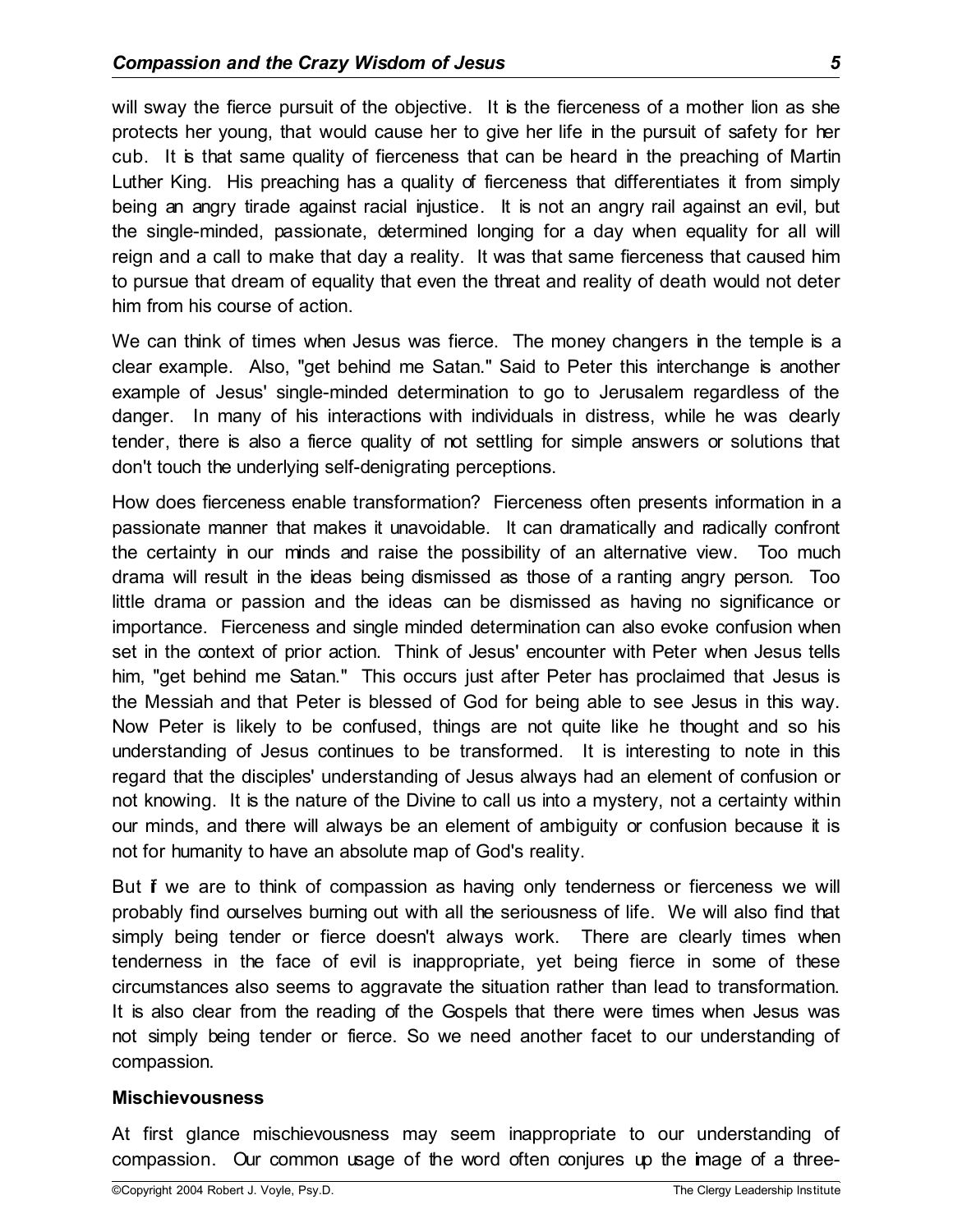year-old getting into all kinds of mischief or trouble. The dictionary describes mischievousness as causing injury or harm and having a quality of malevolence. Upon reflection I think the word does capture an essence of the Gospel and offers insight into the nature of compassion. Firstly, we can think of the malevolence of the Gospel. I am sure that the rich, young ruler Jesus encountered found the Gospel malevolent. Likewise the authorities found Jesus preaching so malevolent that they sought and accomplished his death. Some of the hearers of Dr. King found his ideas very malevolent and were afraid that they would experience great harm if his dream for a day when little black children and little white children would go to school together became a reality. It is clear that the Gospel does come to "harm" the status quo of injustice. What would happen if this human capability for mischief were redeemed?. What would happen if people could recapture the innocence and curiosity of a three year old who knows no limitation to the bounds of curiosity and knows only wonder at the finding of a new discovery?

When we look at Jesus' ministry we also see there was an indirect or hidden quality to much of his preaching and interaction with others. The parables, for example, are veiled communications full of paradox and mixed messages. He told people not to tell others about what he was doing. Rather than hide his message this seemed to ensure that everyone was talking about him and his miracles and raised the idea in people's minds that he might be the Messiah

Tenderness and fierceness tend to be linear and transparent. Mischievousness is non linear and it is often unclear to the recipient. If you move someone from one perspective to another in a tender or fierce way the person will know exactly what you did and how you helped. If you mischievously change someone's perspective they will often have little idea how the change was accomplished. All they will know is that things have changed. It is for this reason that mischievous interventions, such as using paradoxical intention, result in questions of ethics and charges of manipulation. "Is it ethical to get someone to do something without their knowing how you got them to?" Jesus clearly did. The answer to the ethical dilemma is to ask whether the outcome is what the person truly wants and to practice equanimity, a holding lightly to the desired outcome so the person always has their freedom to pursue their deepest God given desires.

# **KNOWING WHEN TO D<sup>O</sup> AND BE WHAT**

How do we know when to be tender, fierce or mischievous? There are four steps in the dance of being an agent of transformation: joining, setting goals, associating resources and monitoring co-created outcomes.

#### **Joining**

As an agent of transformation we need to incarnationally join the person or group on their journey. It is their journey and we need to enter into their world and join them rather than drag them to our world and our journey. If we do not join, all of our actions will be perceived as an act of arrogance or condescension and we will be prone to violently inflict our "blessings" on others. A failure to join is one of the leading causes of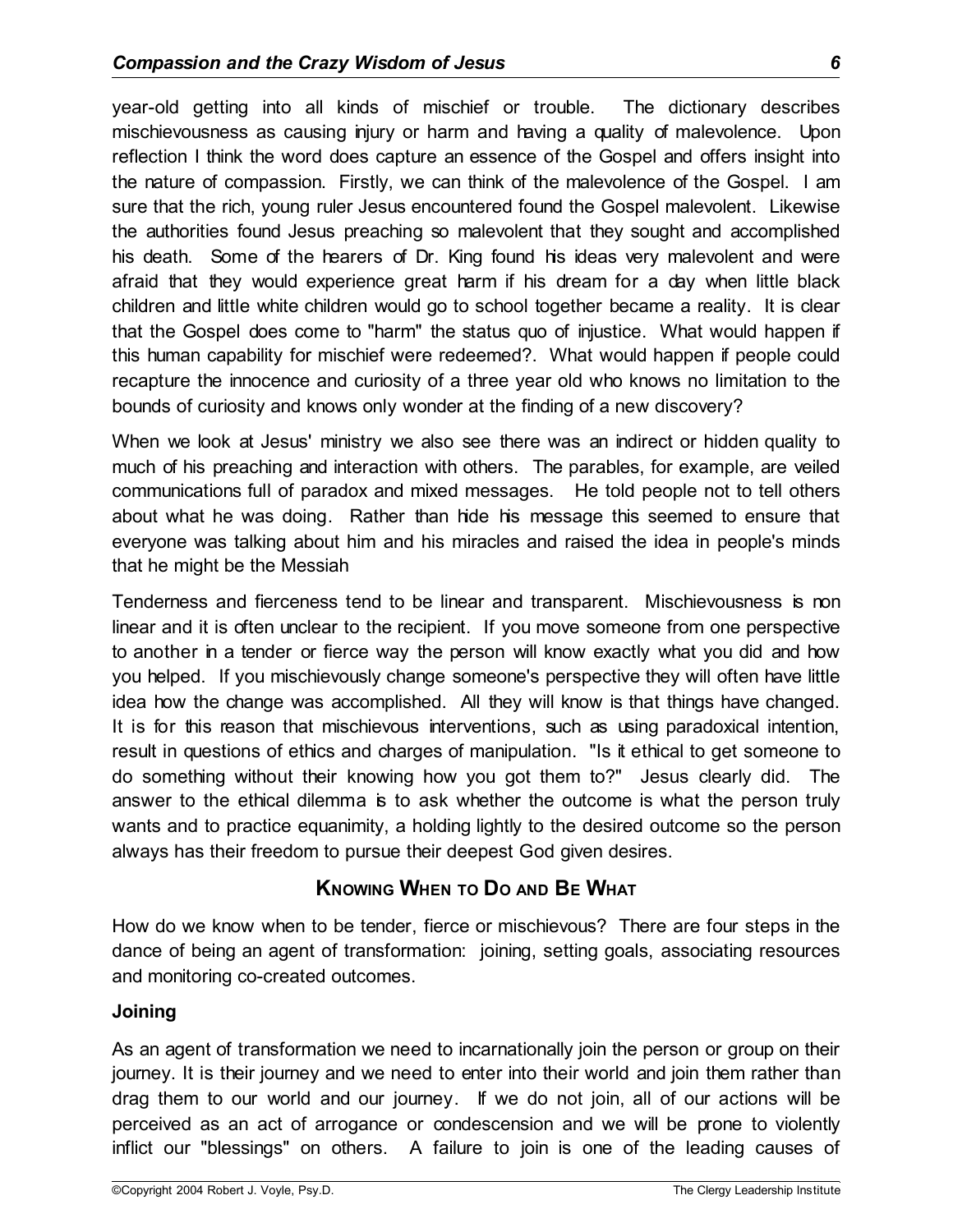resistance because it continues to maintain a "them and us" reality. Tomas Hora, M.D. made the comment that "unsolicited solicitude is trespass." It doesn't really matter what our intention is, if the assistance isn't invited and provided from a place of mutual valuing and appreciation, it will be perceived as a trespass and will be resisted and resented. Accurate empathy is a necessary skill to facilitate the joining process. It is out of the grounded, empathetic response that we can access our desire to be of help to the other and offer it in a manner that will be accepted. Out of the empathetic joining will come the first notions of what is needed and how it can be accomplished.

### **Setting Goals**

Where does the person being helped want to get to? What is their goal or desire? The goal may be a specific destination or it may simply be an altered emotional state, such as being comforted when distressed. Beyond the simple question of what the person needs or wants other questions arise. What would be genuinely helpful? Will the accomplishing of their desire leave them in a place of greater love, joy, peace, patience? Will it liberate or further confine? Will it bring healing or further alienation? All of these questions float in the air as the helper co-determines the goal with the person being helped. Sometimes it is impossible to know whether the person is pursuing a goal that will really have a beneficial outcome, ultimately it is their life, their journey and they will have to accept responsibility for the outcome. Sometimes the goal is not clearly articulated as the person has no other goal than comfort in the midst of distress. The goal can also take two forms: a specific destination or the process by which the journey to the destination will be undertaken. At some point the helper needs to make a decision. The person is at A and needs to get to B. The next and most important question is: What resource do they need to get from A to B?

# **Associating Resources**

One way of viewing a problem is to see it simply as a situation which has insufficient resources associated to meet the need. The solution is to associate the necessary resources to that need. If we are going on a plane flight from A to B then one of the resources necessary will be the money for the plane fare. When the resource of money is appropriately associated to the flight the journey is made possible. In most human situations the most important resources are not external tangible things but internal attitudes such as hope, confidence, trust, love. One of the more important internal resources people need is the willingness or ability to ask for external assistance. Many people do not accomplish their goals because they are unable to appropriately ask for assistance. Another important internal resource that is often overlooked is confidence. If the person is about to take the trip but is afraid of flying the resource they need is confidence. When frightened people often stay trapped in the fear by spending their time and energy trying to discover the cause of their fear rather than accessing their resource of confidence. When we observe Jesus' ministry we rarely see him offering tangible resources to help another nor do we see him engage in explorations of causes of their problems. Most of the time he was offering help through creating internal associations to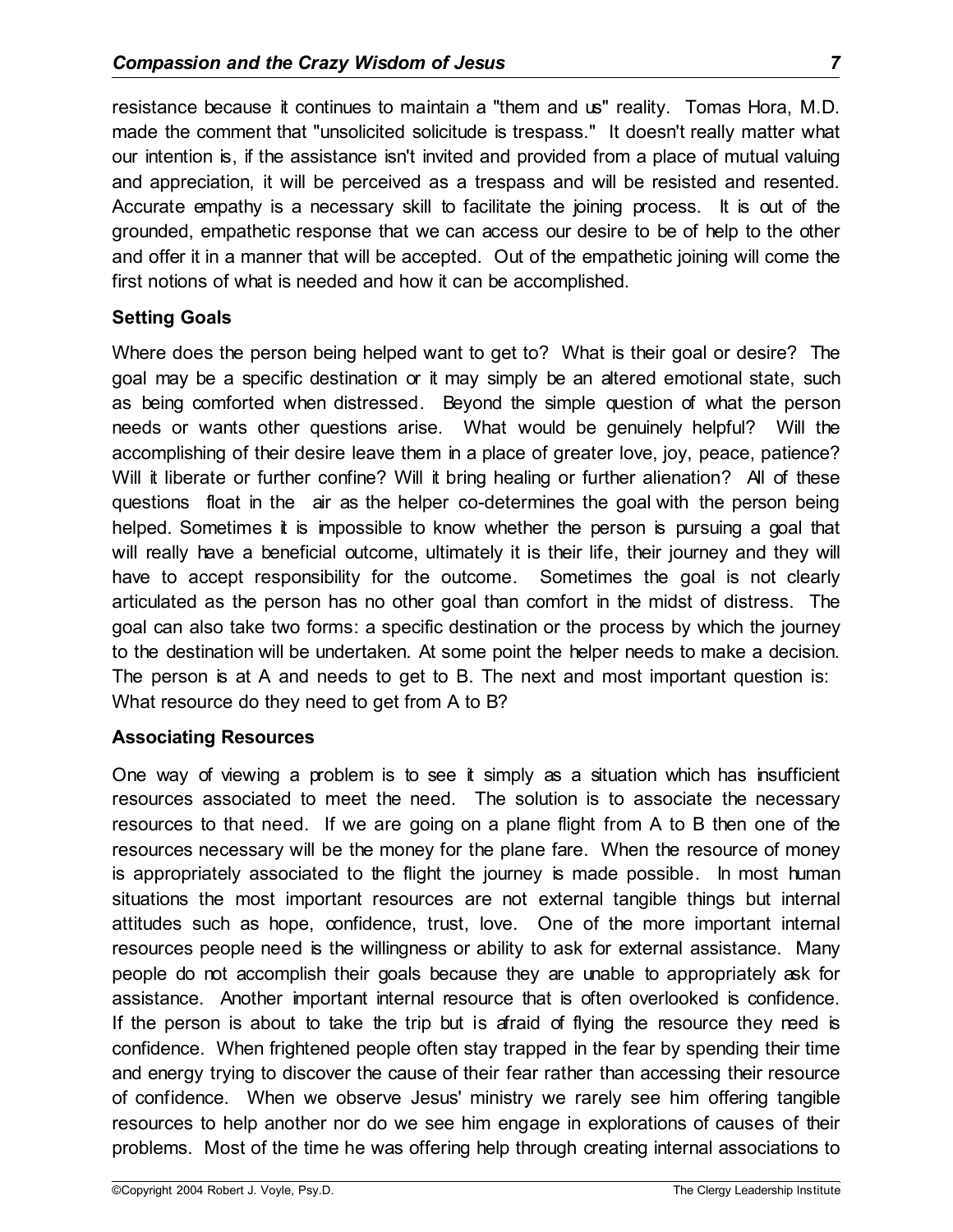a new way of looking and being in the world that made the person more resourceful in dealing with their lives and community. So having co-create goals with the person or organization we then implement a strategy to associate the necessary resources to the goal to enable them to be achieved.

#### **Monitoring Co-Created Outcomes**

Once you have a goal and implement the strategy, pay attention to outcomes not intentions. We live in a culture that pays little attention to outcomes and having a good intention is often seen as a perfect excuse for any injury inflicted on another. Our intention to be helpful is laudable, but if it evokes a negative outcome for someone the intention is of little value. As we interact with others, we need to pay attention to the outcome of the interaction. Is the outcome what we want and is it genuinely a good outcome for the other? If doing what you are doing is not getting you both to a place of mutual blessing then you have two choices. Stay committed to your course of action and do it harder in the hopes that it will work, or try something else. Regardless of your intention, when staying committed to your course of action escalates a negative outcome it is clearly time to try something different. The people of Alcoholics Anonymous know this in their definition of insanity, the continual doing of the same thing over and over again and each time expecting a different outcome. If we want a different outcome then we need to do something different. This often occurs when dealing with rebellion. Telling a rebellious, promiscuous teenager not to engage in sexual activity will increase the promiscuity not reduce its frequency. The more you tell a rebellious person not to do the rebellious act and punish them for their rebellion, the more the rebellion will increase. This is the great dilemma of St. Paul in the letter to the Romans. The more he lives in fear of divine punishment and the harder he tries to do right, the worse his behavior gets. It is only the radical mischievousness of divine grace, the Good News that God's love is greater than his capacity to sin, that will set him free from his inner rebellion. This is totally opposite of our human thinking that we have to earn God's love and through our own actions be found worthy of grace.

#### **Putting the Four Steps Together**

These four steps of joining, setting goals, associating resources, and monitoring outcomes are not specifically sequential steps but are a fractal or elementary pattern by which each moment to moment interaction occurs and from which the entire interaction can be observed. Initially the goal is to join, which requires monitoring the outcome to provide a continuous feedback loop to inform the effectiveness of the interaction and development of the next step. The helper may fluidly move from one aspect of compassion to another at each moment of the joining. Once a degree of joining has occurred the next step is to co-create a goal that both can work toward by discovering the resources necessary to accomplish the goal. Monitoring the outcome of each interaction will inform the helper whether the most effective face of compassion is being used.

In general, be tender in the face of pain, be fierce in the face of injustice, and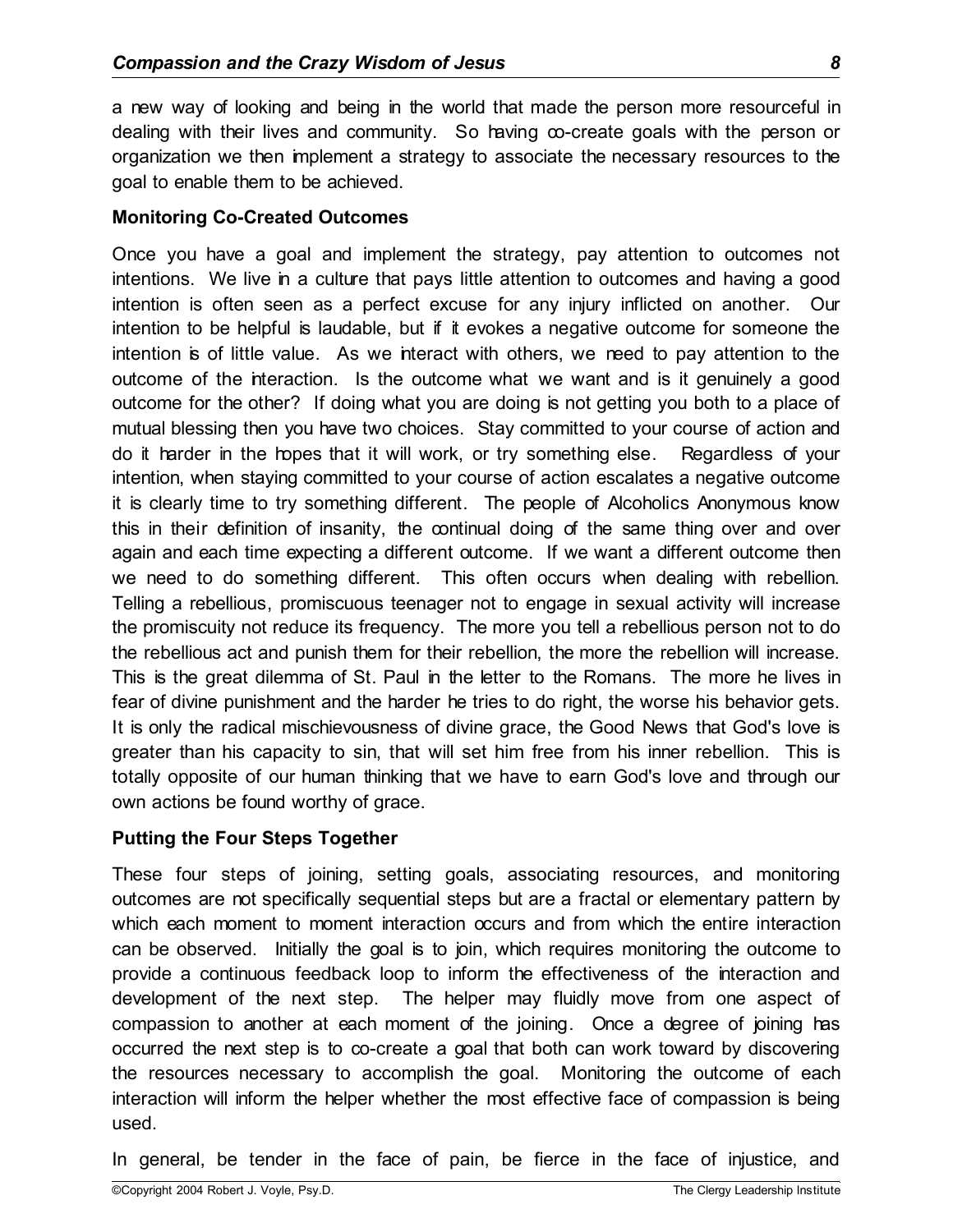mischievous in the face of resistance or immobility. It is also apparent that whenever compassion is present all three faces will be manifested in some simultaneous manner. From a place of tender caring the helper may be fiercely determined not to let the suffering continue and resort to a mischievous approach to enable that transformation. Such patterns of compassion are clear in Jesus interactions with those he encountered.

## **LEARNING THE THREE FACES OF COMPASSION**

Most people can do two of the three faces of compassion really well with the third always representing a growing edge. For example, a person may grow up in a house where anger is forbidden and as a result they have never been mentored in appropriate uses of anger. They will find it difficult to be fierce. They will second guess their fierceness or apologize for their fierceness or simply refuse to be fierce when required. Likewise a person may have grown up in a household where tenderness was seen as a sign of weakness and an opportunity to take advantage of another. Showing the tender face of compassion is now difficult because it evokes all of these misperceptions of tenderness and leaves the person feeling uncomfortably vulnerable. Others may have never been allowed to develop the playful curiosity that mischievousness requires. Regardless of which you find difficult, be assured that they are all competencies that can be learned and also need to be continually redeemed and transformed.

Because of their linear, transparent nature tenderness and fierceness are more easily learned. Mischievousness on the other hand is more subtlety making it more difficult to learn. Because it is often indirect or hidden mischievousness also needs to be watched carefully. If you are unable to delight in the other and cherish them as a person then avoid using mischievousness. Without an underlying tender concern for the other's well-being, mischievousness will simply be a cruel, cynical, belittling joke at their expense. Under these circumstances it will not be an act of compassion nor will it be an agent of transformation for unlike tenderness or fierceness, mischievousness is often hidden and a person can easily be blind sided or taken unawares in a manner which will further their alienation and suffering.

There are several things to do in order to practice the mischievous face of compassion. One is to reflect on times when you have known curiosity, wonder, and playfulness. These are all elements of the mischievous way. Next practice equanimity. While keeping an eye on the outcome do not cling to the outcome. Holding rigidly to the outcome will restrict your range of playful options. The mischievous approach is also the way of surprise. If you cling to a specific outcome there is no room for surprise. How can God surprise you with grace if you already know the outcome?

Another is to learn to tease or have your capacity to tease redeemed from the callous versions that delights in the misfortune of others. The type of teasing that is required is that which teases out elements of uncertainty in the midst of rigid thinking. Re-read many of Jesus' encounters with people and look for elements of teasing, of quizzically challenging certainty. His encounter with the Samaritan woman at the well, or Nicodemus are examples of mischievous teasing to enable transformational thinking. The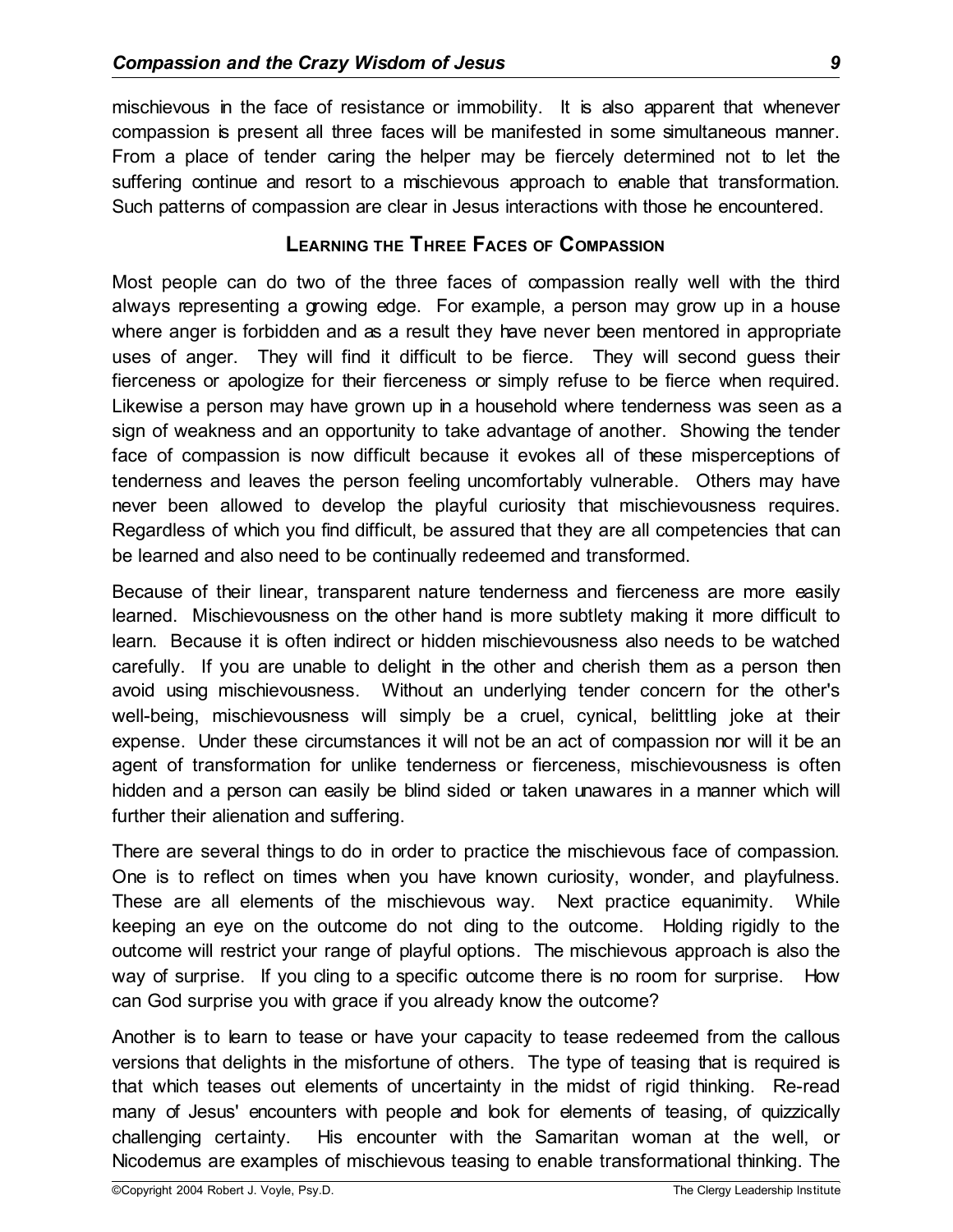other great role model of this type of mischief is the television detective Colombo. He presents himself as a bumbling, confused person who doesn't understand what has happened. His questions appear to evoke more confusion than clarity. It is this type of teasing mischief that would cause an Interim Pastor to look bewildered at a congregation and say: "You know I'm a little confused..... Let me get this straight...... You value that you are a welcoming parish...... But what has got me wondering, if you are a welcoming parish...... why did it take me half an hour to find the door to the church after I parked in the parking lot?" Such an approach is very different from an accusatory tone: "You guys need to get real. I know you think you are welcoming but I've got to tell you, you don't know anything about welcoming, Have you guys ever notice you can't even find the church door from the parking lot." The latter approach will evoke defensiveness, further rigidity of thought, and will strengthen their blind belief that they are welcoming. Conversely, the mischievous approach will evoke doubt and questioning about whether they are welcoming which in turn will open doors to further examination of other aspects of how they welcome or discourage attendance.

Using paradox is another large part of the mischievous way. Buddhists call this "crazy wisdom." Divine grace is an example of paradox. St. Paul tries hard to stop his sinful behavior only to find it getting worse, yet when he surrenders his attempt to control the behavior he discovers that grace sets him free. Alcoholics know this same phenomena in the first step of recognizing they are powerless over alcohol and in the second step of discovering a power greater than themselves that can restore them to sanity. For St. Paul, the alcoholic, and all humanity, this the great dilemma. "If I stop the bad behavior then God will love me: If I keep doing the thing I hate God will not love me." Yet part of us knows that controlling the behavior is beyond our ability. This knowledge is likely to plunge us into deep despair for we will believe that since we cannot control the behavior we will never experience the love of God. Only when humanity surrenders their willful attempt to control God's love will we know the freedom that comes from the Divine. For the alcoholic or sinner this means giving up the search to get God to bless their plan of sobriety or sanctification and become one with God's sobriety and sanctity.

Part of the paradoxical way is to encourage the person to engage in the problem behavior at an increased frequency and at the same time to "tweak" the meaning of the behavior. For example, imagine a person who has been raised in a very strict controlling religious home. Every time they misbehave they are told that God won't love them because of their behavior. In a desperate attempt to maintain an inner sense of integrity they begin rebelling. They find the one behavior their parents really fear, such as sex, and engage in it in a promiscuous way to the point it becomes an uncontrollable habit. Telling them not to engage in such behavior will increase its frequency because the person knows only to rebel from such commands. The paradoxical way is to tell them to engage in sex with great abandon in fact they need to do it even more, with even greater lust, because only then will they learn that their sexual acting out cannot stop God loving them, for surely if their acting out could stop God loving them then they have become more powerful than God. The second part of the instruction is the tweak. It changes the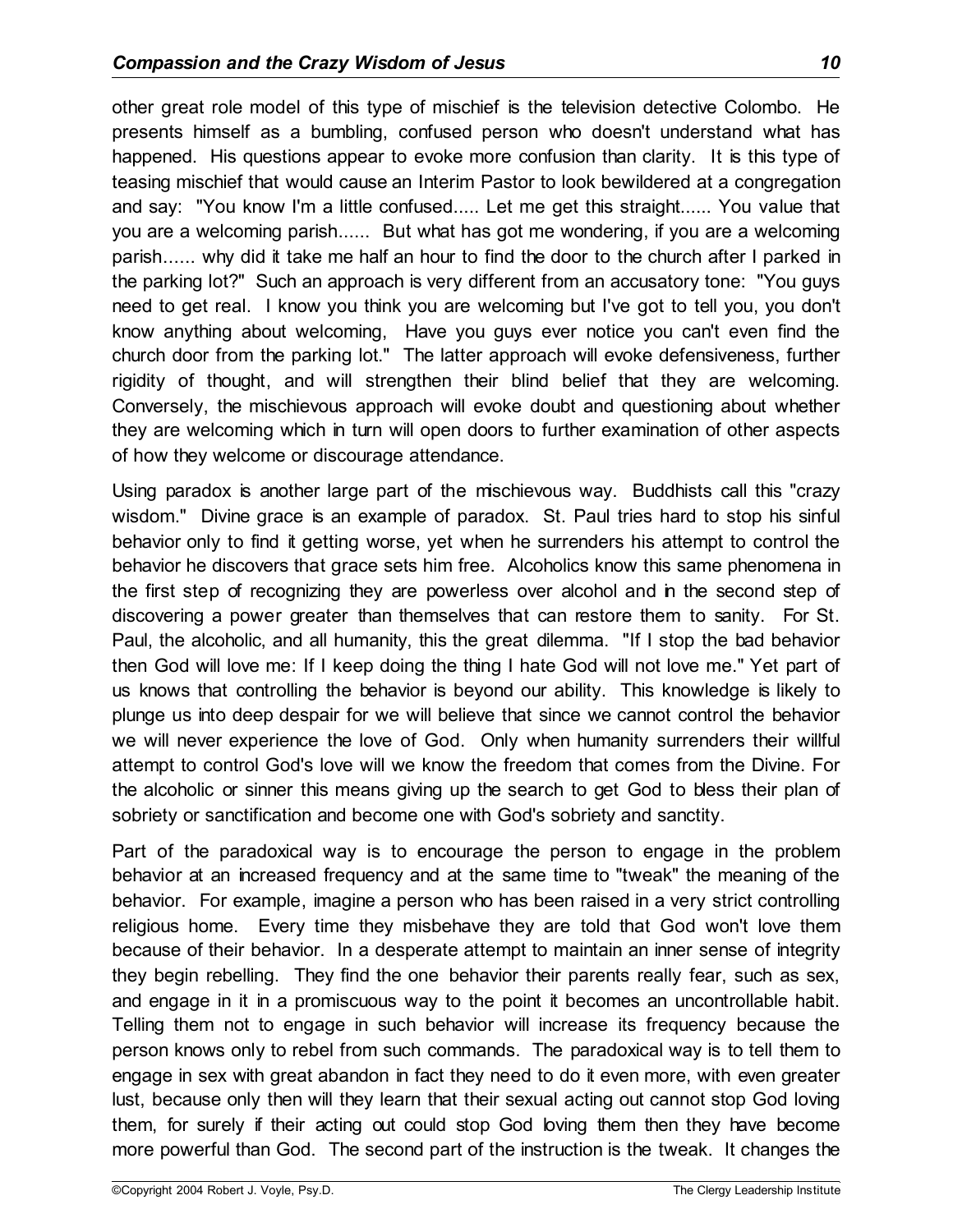meaning of the behavior, which changes their relationship to the behavior and consequently interrupts the rebellious pattern. Telling someone to give up trying to control a problem behavior or to engage in it with greater effort and frequency may appear irresponsible. It would clearly be irresponsible to globally suggest that the answer to promiscuity, unwanted pregnancy, and AIDS is for everyone to engage in indiscriminate sex. However in the specific example of someone who is already engaging in the behavior and is trapped in their rebellion the way of paradox and mischievousness is a powerful means to liberation.

Creating therapeutic stories is another example of mischievousness. All the great spiritual traditions use story telling as part of their healing art. Buddhism makes use of koans. Paradoxical utterances that defy logic yet convey the essence of the mystery of the spiritual journey and the conundrums the student faces on the way. Suffi stories are part of the spiritual teachers tool kit in the Muslim tradition. For Jews and Christians, the rabbis used parables. It seems however that we often miss the point of Jesus' parables. We spend our time in seminaries studying what Jesus really meant and what the parables were about. Yet very few seminary classes are taught on how to construct and tell a parable to meet the needs of a parishioner in distress. Our approach to the parables has always confused me. Why, since Jesus probably spent more time telling parables than using any other pastoral technique, is it we don't teach pastors how to do the same?

# **A CASE EXAMPLE: JESUS AND THE WOMAN CAUGHT IN ADULTERY.**

*Early in the morning Jesus came again to the temple. All the people came to him and he sat down and began to teach them. The scribes and the Pharisees brought a woman who had been caught in adultery; and making her stand before all of them, they said to him, 'Teacher, this woman was caught in the very act of committing adultery. Now in the law Moses commanded us to stone such women. Now what do you say?' They said this to test him, so that they might have some charge to bring against him. Jesus bent down and wrote with his finger on the ground. When they kept on questioning him, he straightened up and said to them, 'Let anyone among you who is without sin be the first to throw a stone at her.' And once again he bent down and wrote on the ground. When they heard it, they went away, one by one, beginning with the elders; and Jesus was left alone with the woman standing before him. Jesus straightened up and said to her, 'Woman, where are they? Has no one condemned you?' She said, 'No one, sir.' And Jesus said, 'Neither do I condemn you. Go your way, and from now on do not sin again.' John 8:1-11*

When we look at Jesus' interactions with the different people in this story we see all the faces of compassion operating. Jesus is tender toward the women, yet fiercely does not want to leave her in this place of victimization. He doodles in the sand, delaying his response while heightening the curiosity of both the woman and those who seek to stone her. He is also confronted with a dilemma. He does not want the people to stone the woman, yet he knows that if he tells them directly and fiercely not to, that they will be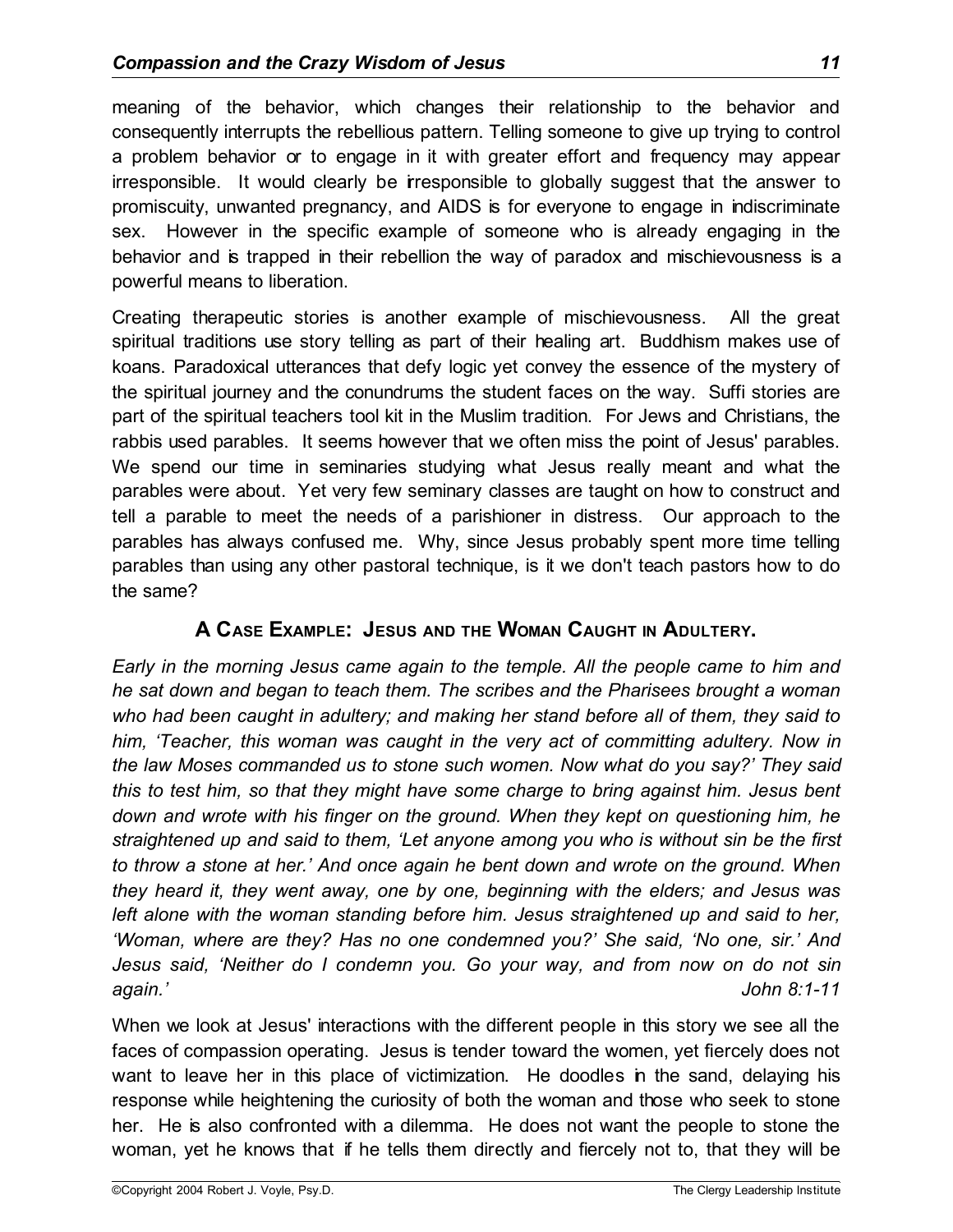further incited and probably stone both her and him. And so he doodles, silently evoking questions in the minds of the woman and the watchers. "What will he do? How will he get out of this?" And then he responds to the crowd by firstly joining them in their desire. "Sure go ahead and stone her." But then he tweaks the instruction and deftly renders them all impotent to carry out the instruction. "But here is the deal. The first stone must be thrown by the one who is without sin." No one can say he defied the scripture by preventing the stoning, in fact he agreed with their desire to stone her. Or did he?

# **A CASE EXAMPLE: JESUS AND THE CANAANITE WOMAN**

*Jesus left that place and went away to the district of Tyre and Sidon. Just then a Canaanite woman from that region came out and started shouting, 'Have mercy on me, Lord, Son of David; my daughter is tormented by a demon.' But he did not answer her at all. And his disciples came and urged him, saying, 'Send her away, for she keeps shouting after us.' He answered, 'I was sent only to the lost sheep of the house of Israel.' But she came and knelt before him, saying, 'Lord, help me.' He answered, 'It is not fair to take the children's food and throw it to the dogs.' She said, 'Yes, Lord, yet even the dogs eat the crumbs that fall from their masters' table.' Then Jesus answered her, 'Woman, great is your faith! Let it be done for you as you wish.' And her daughter was healed instantly. Matthew 15:21-28*

At first glance this story of Jesus' interaction with a woman whose child is ill seems harsh and cruel. When asked to heal the child Jesus responds; "Its not fair to take the children's bread and throw it to the dogs." Is Jesus really calling her a dog? Is this the language of the man who befriended Samaritans, outcasts, lepers, tax collectors and prostitutes? But seen through the eyes of compassion Jesus is far from cruel as the outcome attests. The woman is a Canaanite she has been told by society that she is unacceptable and outside the community of God. If Jesus had simply done as she requested and healed her daughter this deep alienation would never have been healed. Granted, her daughter would have been healed which is a good thing, but the woman is likely to feel even more distressed because she was not really worthy of the healing and her inner sense of alienation is likely to grow rather than diminish. It is possible she would feel guilt for the healing which would burden her with a sense of obligation or debt to pay for what had been gracefully give. So how does Jesus respond? Firstly, Jesus joins the woman in her self-understanding. Part of her believes what others have told her. She is an outcast, a dog waiting for scraps at a table, so he calls her a dog. But another part of her awakens. She looks him in the eye and says: "You might think I am a dog, but I am worthy of the crumbs that fall from the Master's table." Jesus responds that her faith is great and heals her daughter. The healing is freely given not to confirm her pitiful state in society, but to confirm her inherent worth as a recipient of divine grace.

# **TWO EXAMPLES OF MISCHIEVOUSNESS IN PARISH MINISTRY**

When I met Muriel she was recovering from a head injury that had left her able to walk with some hesitancy. One arm was somewhat paralyzed and although for a time she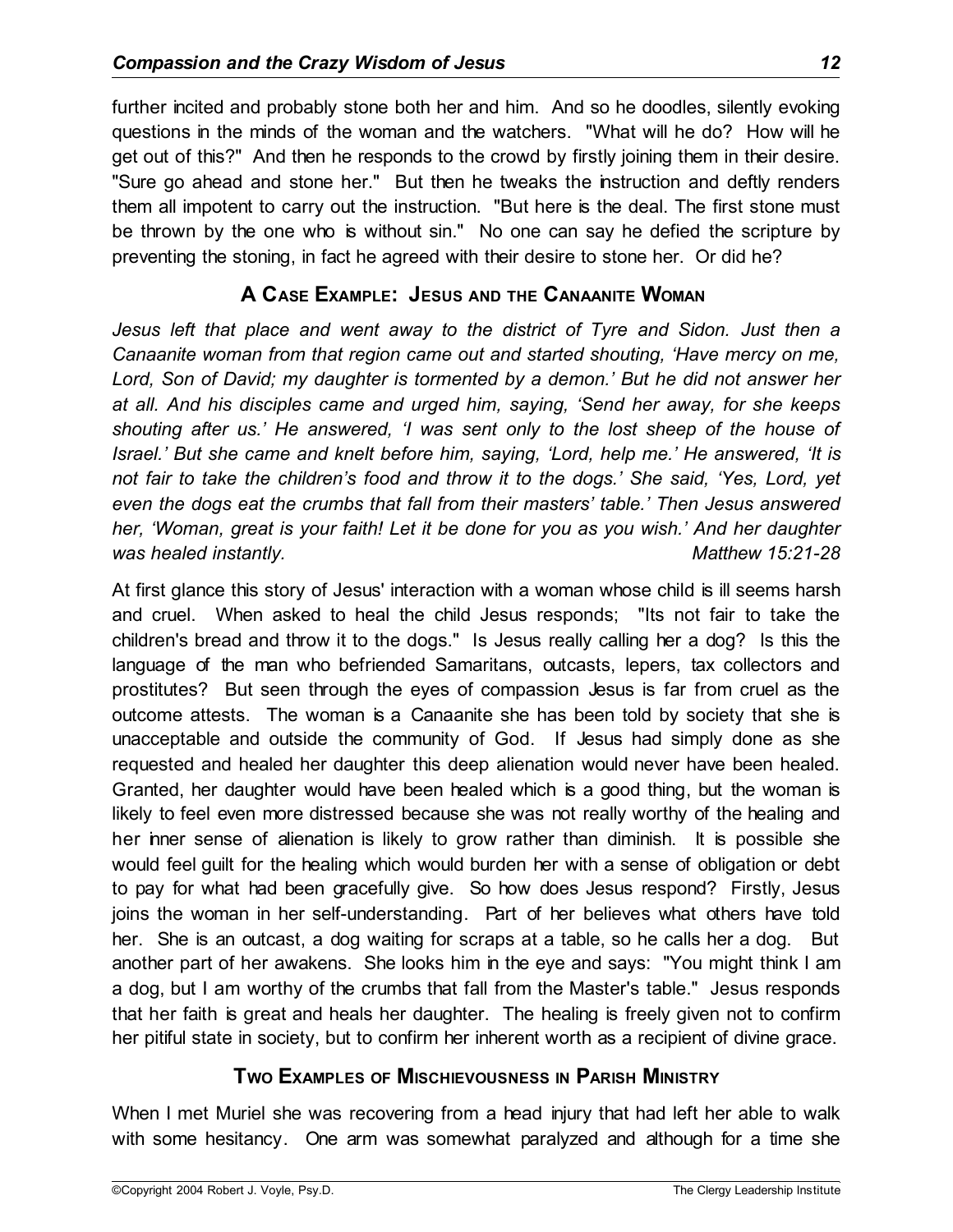had speech problems by the time I met her she had recovered sufficiently to be able to clearly think and converse. She was in her seventies and had returned to church attendance with her husband Albert following a thirty five year absence. Muriel was a classic Martha, a caregiver supreme, who had spent her life taking care of others with little concern for herself. If she had remained in the church I am sure she would have headed the altar guild and the women's guild and the outreach group and any other group that allowed her to care for others. Her accident had radically impaired her ability to care for others and her underlying sense of herself and her worth. As a result she had begun to experience increasing episodes of depression. One day I received a call that Muriel had become very upset and taken to her bed. When I visited her, she was lying in bed crying and saying she just felt useless, unable to care for anyone, and that she just wanted to die. Her husband, Albert, was a delightful, soft hearted, caring man and with great tenderness would say to her that for 50 years she had cared for him and now it was time for him to care for her. Rather than bringing comfort his words brought forth shrieks of lament and tears, because they reinforced her view that she was incapable of caring for others, consequently worthless, and just taking up space on the earth.

It was clear by her response to her husband's tenderness that tenderness would be an inappropriate response to her suffering. She was in great distress, so a fierce response challenging her sense of reality would also have been inappropriate. At the time of this encounter the city in which we lived had recently experienced several episodes of drug runners shooting up neighborhoods with uzi machine pistols. Also in the city were a chain of convalescent-retirement homes called Oak Manor. My response to Muriel was to first join her by acknowledging her distress. "Muriel you have found great meaning through out your life by caring for others.... But now you feel really worthless because the accident has left you unable to help others and care for them like you did in the past...... In fact you feel so worthless that you just want to die......" At each pause she would nod indicating that I had been getting her story right and was joining her in her understanding of her predicament. My goal was not to join her in her desire to die, but to help her find a new way of viewing herself so that she could live with renewed meaning and hope despite her limitations. I did not know what that view would be but I continued, "I imagine that if I were in your situation I would feel the same way, that if I felt really useless and incapable of helping and caring for others I would also just want to die. But here is the thing Muriel, before you die I think you and I need to get some uzis and go down to Oak Manor and just clean the place out. There are people down their that are so useless they can't even care for themselves. People have to dress them and feed them. They are just worthless, taking up space and requiring other people to waste their time by caring for them. So before you die, I think you and I need to go down there with some uzis and clean the place out."

By this time Muriel had stopped crying, she was now angry that I could think that she was capable of such a callous act upon defenseless people who need our caring and not such cruelty. Then she stopped and I could see the light go on in her mind. I didn't need to say another thing or explain what I was saying. She knew what she needed to know,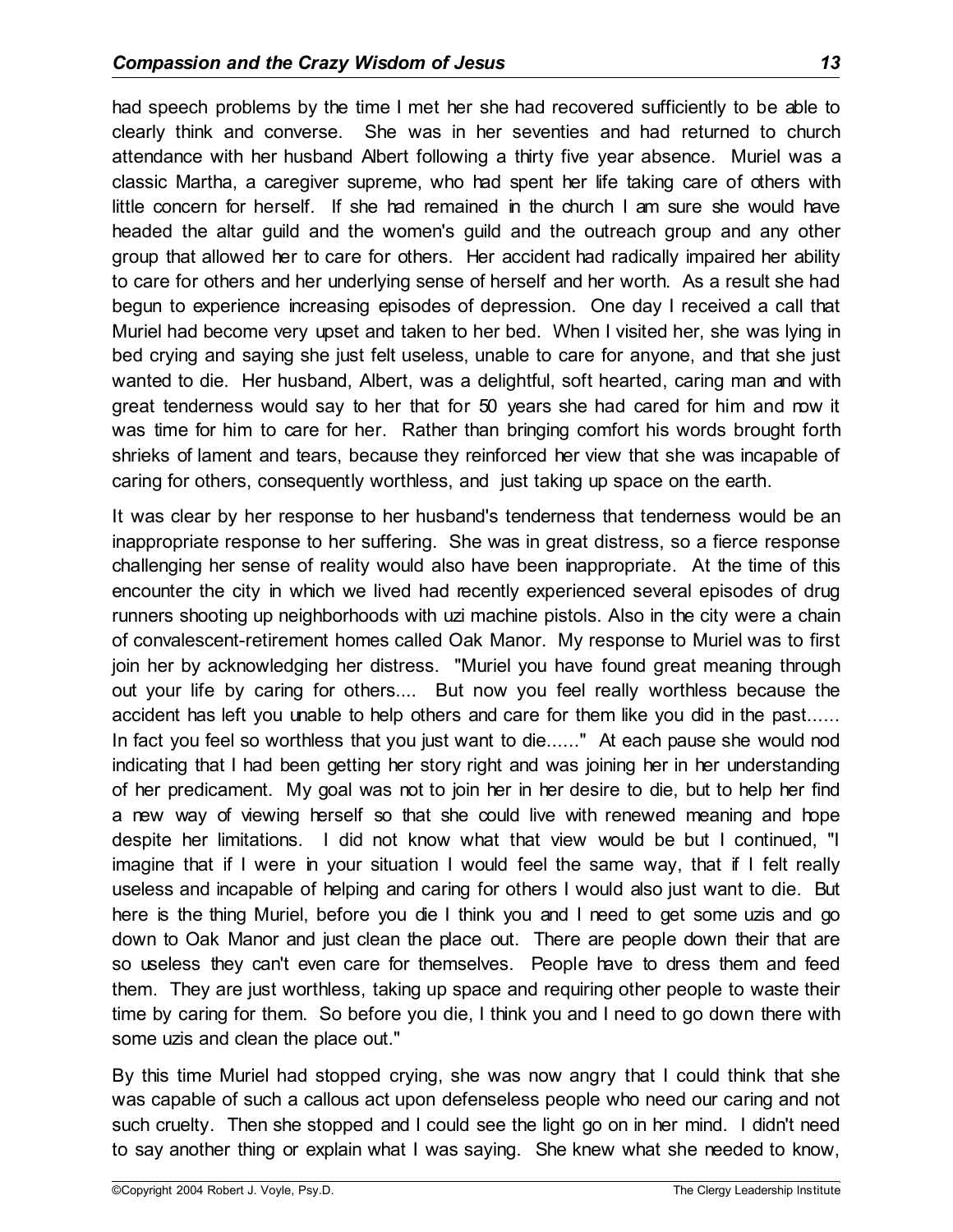her perception of herself as worthless was transformed. Several days later she was back in church with her husband and she was clearly back to caring for him even if it was not as robust as she had done in the past. She was however content in her abilities and in herself. She outlived Albert by quite a few years. Some ten years after our encounter she met up with my wife, Kim, at a reunion and said to her, "I will never forget the day Rob came over and screwed my head back on." We never talked about our conversation or what I had tried to mean or say. Good mischief never needs to be discussed or explained. It just floats in the air waiting for the hearer who has ears to hear and who is open to having their perception of reality transformed.

### **Mischievousness with a Congregation**

In many ways congregations are more difficult to work with than an individual because in a congregation you have people at different ends of the spectrum and so what might appear one way to one person will be perceived very differently by others. This however is the great strength of the mischievous way over more direct approaches. A direct approach will cause some to agree and others to disagree and has the effect of polarizing people. When we look at Jesus telling of parables to crowds of people we see that one of the great strengths of the mischievous approach is that you can encompass many different perspectives in one story. This is especially so if the story is left as a story and never explained from the storyteller's perspective. If people get upset with the story they are not really getting upset with the storyteller, rather they are upset with the interpretation that is going on in their own mind. With sufficient, but not too much, ambiguity the Spirit will take the story and make meaning for one person and a totally different meaning for another. The end result is both can be transformed.

One of the parishes I served as an interim focussed most of its energy around its unique way of doing worship. Within the Episcopal tradition our church changed prayer books in the 1970s. While the change was welcomed by many, others strongly resisted the new prayerbook. This congregation was also unique in that not only did they resist the new prayerbook, they also resisted the old prayerbook and instead used an even older prayerbook called the Anglican Missal. When I arrived I was told in no uncertain terms that I wasn't to change one word of their liturgy. The parishioners also voiced great reservation that I had been sent by the diocese to change their liturgy, which in fact, was clearly not the case, but the idea did add to their fearful manner of worship. What concerned me most was not the words but rather the spirit in which the words were said and the way worship was engaged in. The worship was conducted in a judgmental atmosphere where people were fearful of making a mistake and emotional daggers would fly across the sanctuary at any hint of an error. There was no way that anyone could experience transcendence, awe, and Divine hospitality in the midst of such a judgmental atmosphere.

To join the congregation I valued their focus on worship (not the manner of the focus but that underneath this passion was a desire for transcendent worship). My goal was to create an atmosphere of love and acceptance in which people experienced the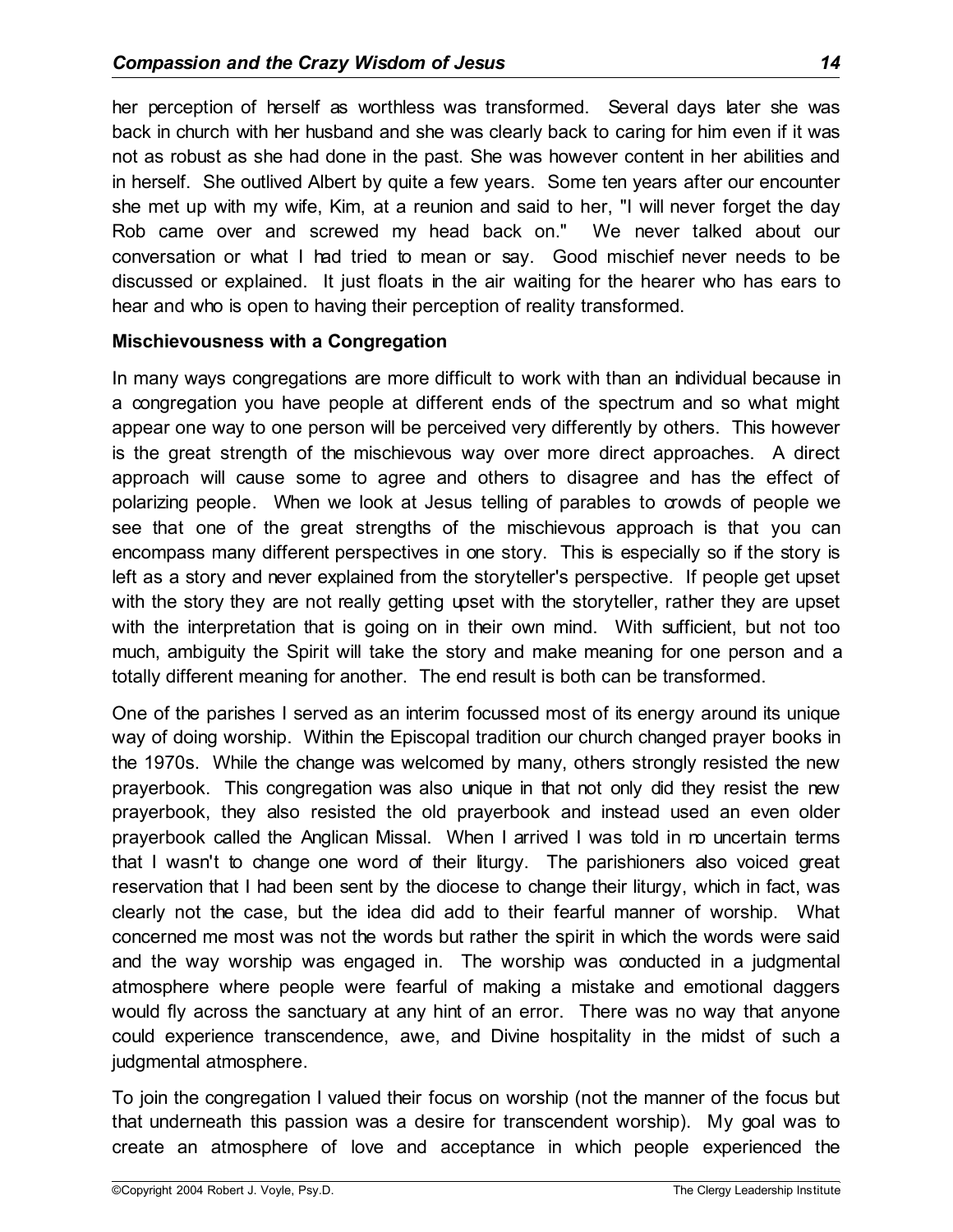transforming hospitality of God. This was also a goal the parishioners could embrace. I believe that while words are important what is more important is that true worship begins when we are speechless in the presence of the One who loves and embraces us. I did fiercely challenge the judgmental atmosphere and playfully suggested that instead of condemning mistakes we had to laugh and delight in them because as a newcomer to their worship I was going to make numerous errors. This all led to incremental changes and improvements in the atmosphere yet to achieve a transformation in their worship would require something different.

One of the steps in developing a mischievous strategy is to get the person or group to perform the problem behavior better and harder while giving a rationale for the increased effort that changes the meaning of the behavior. I decided to get the congregation to engage even more traditionally in their worship and to demand even greater excellence in the way they did their worship. For Pentecost, I invited them to do the entire Mass in Latin using the last of the Latin settings used in England prior to the English translations. We had a good choir who prepared Mozart's Latin Missa Brevis in F Major. We advertised the service, and talked about the beauty of worship that was beyond words. The congregation loved it. The following Pentecost we did the same thing and this time they invited their friends and packed the church. The result was that they loosened their grip on the words of the liturgy and began to enter into a different spirit of worship. When I left they still had a long way to go. They probably wouldn't use the new prayerbook, however that wasn't the real issue. However, the extent of the movement could be seen in the atmosphere of the worship, and that as I left they were looking forward to doing a festival African liturgy with drums and African chant.

# **Summary**

It is clear from observing Jesus' interactions with others in pastoral need that he did not have a "one size fits all" approach to offering his care. In each case Jesus uses an incarnational approach of joining the person where they were and then using a variety of strategies that can be categorized as tender, fierce, or mischievous led them to new places of understanding and action. His way of being a compassionate presence is a model for ministry and how we can transform the world.

#### **REFERENCES**

Gilligan, S. G. (2001) The Problem is the Solution: The Principle of Sponsorship in Psychotherapy. In B. Geary & J. Zeig (Eds.), The Handbook of Ericksonian Therapy. Phoenix, AZ: MH Erickson Foundation Press. .

Gilligan, S. G. (2001). Getting to the core: Mastering the Art of Therapeutic Connection. Networker, Jan/February.

Gilligan, S. G. (2002) The legacy of Milton Erickson: Selected Papers of Stephen Gilligan. Phoenix, AZ: Zeig, Tucker, and Thiesen.

Lankton, S. (2004) Assembling Ericksonian Therapy: The Collected Papers of Stephen